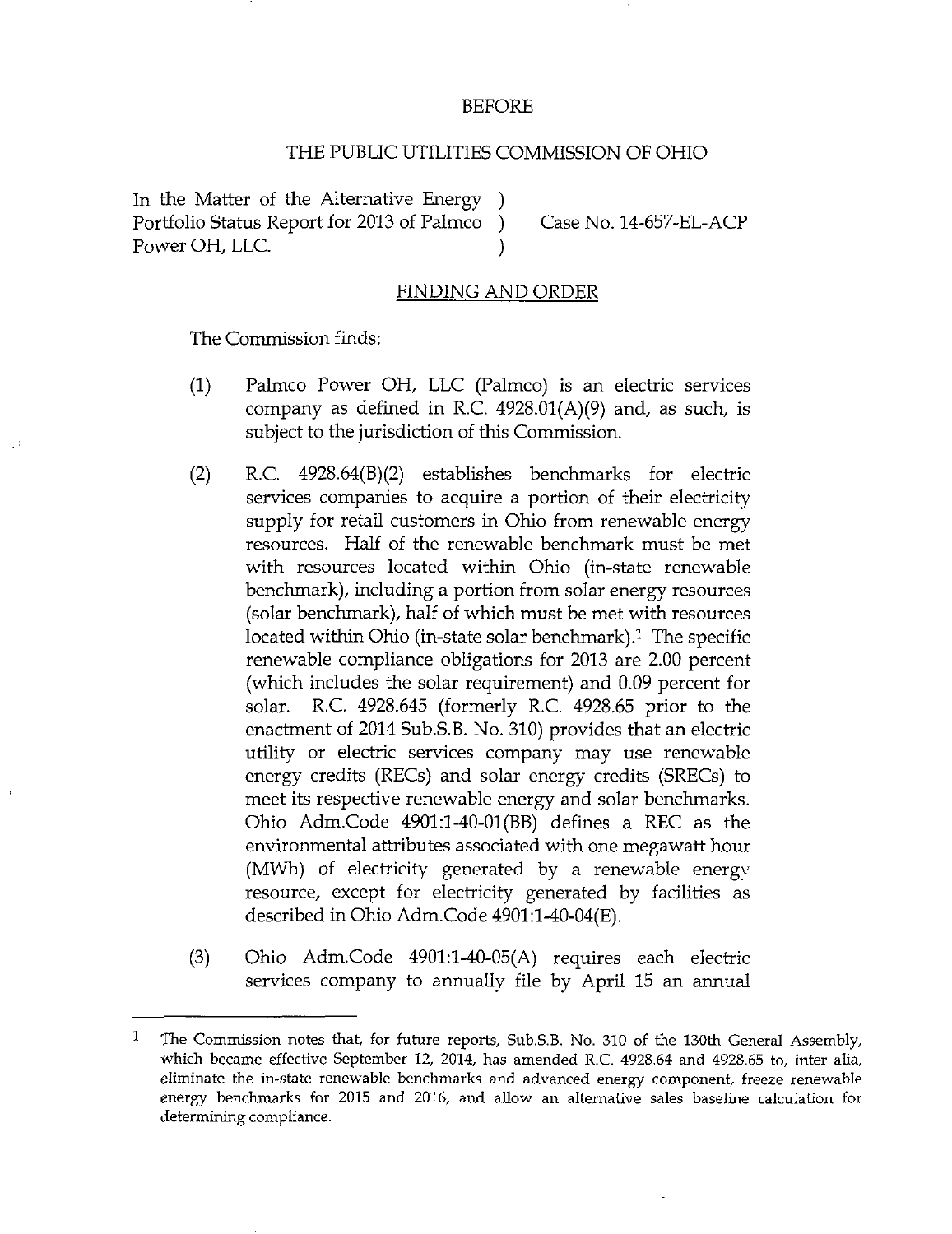alternative energy portfolio status report (AEPS report), unless otherwise ordered by the Commission. The AEPS report must analyze all activities the company undertook in the previous year in order to demonstrate how pertinent alternative energy portfolio benchmarks have been met. Staff then conducts an annual compliance review with regard to the benchmarks. Ohio Adm.Code 4901:l-40-02(A) provides that any entity that does not serve Ohio retail electric customers shall not be required to comply with the AEPS rules.

- (4) On April 15, 2014, Palmco filed its 2013 AEPS report, in which it reports that it began serving Ohio customers in 2012, and consequently does not have three years of historical retail load from which to calculate the 2013 baseline. Palmco proposes to use its actual retail sales of 2,941 MWh for 2012 as its baseline.
- (5) On November 21, 2014, Staff filed its review and recommendations for Palmco's AEPS report. Staff finds Palmco's baseline reasonable and that it has accurately computed its 2013 compliance obligations. Staff also determined, among other things, that Palmco satisfied its total solar and non-solar obligation, and exceeded its specific minimum in-state solar and non-solar requirement, for 2013. Finally, Staff states the Palmco has transferred RECs and SRECs, which were sourced from generating facilities certified by the Commission and appropriately associated with electricity generated between August 1, 2008, and December 31, 2013, to its Generation Attribute Tracking System (GATS) reserve subaccount for Ohio compliance purposes.
- (6) Upon review of Palmco's AEPS report, as well as Staff's findings and recommendations, the Commission finds that Palmco's AEPS compliance obligations for 2013 be based upon its 2012 actual sales, and that Palmco has met its compliance obligations for 2013. The Commission also directs that, for any future compliance years, Palmco should initiate the transfer of the appropriate RECs and SRECs to its GATS reserve subaccount between March 1 and April 15, consistent with Staff's recommendations.